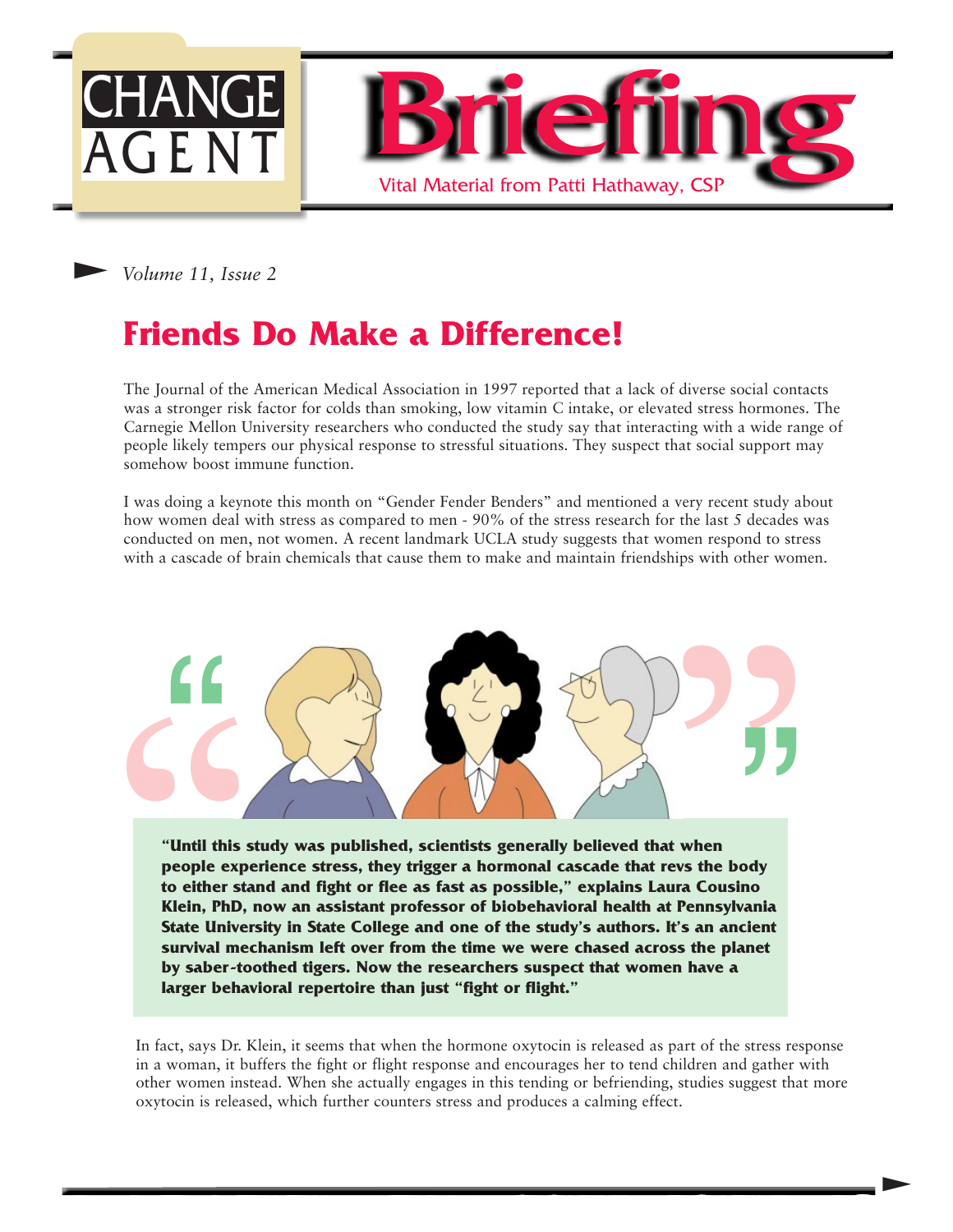This calming response does not occur in men, says Dr. Klein, because testosterone—which men produce in high levels when they're under stress—seems to reduce the effects of oxytocin.

The fact that women respond to stress differently than men has significant implications for our health. It may take some time for new studies to reveal all the ways that oxytocin encourages us to care for children and hang out with other women, but the "tend and befriend" notion developed by Drs. Klein and Taylor may explain why women consistently outlive men. Study after study has found that social ties reduce our risk of disease by lowering blood pressure, heart rate, and cholesterol. "There's no doubt, this is helping us live longer."

In one study, for example, researchers found that people who had no friends increased their risk of death over a 6-month period. In another study, those who had the most friends over a 9-year period cut their risk of death by more than 60%. Friends are also helping us live better. The famed Nurses' Health Study from Harvard Medical School found that the more friends women had, the less likely they were to develop physical impairments as they aged, and the more likely they were to be leading a joyful life.

In fact, the results were so significant, the researchers included, that not having close friend or confidante was as detrimental to your health as smoking or carrying extra weight!

**"Every time we get overly busy with work and family, the first thing we do is let go of friendships with other women," explains Dr. Josselson. "We push them right to the back burner. That's really a mistake, because women are such a source of strength to each**



**other. We nurture one another. And we need to have unpressured space in which we can do the special kind of talk that women do when they're with other women. It's a very healing experience."**

Social isolation — having no one to confide in — is a serious source of stress for many. We have become so busy, we haven't made the time to develop friendships with others. That is why some find it incredibly stressful to consider retirement. We haven't developed any friendships or hobbies that will give us something to do with our extra time. We need to begin preparing for retirement far before we actually retire. We are created as human beings, not human doings, human havings, or human goings. Yet, much of our worldly success is defined by what we "do" or "have." In the end, we will all die and leave all we have on this earth. What are you doing



today to invest in the important relationships in your life? Although I have written several books and spoken to thousands of people across the country, I know that the greatest measure of my success will be how Jim and I have raised our two sons, not the "things" I have accomplished. This is difficult to keep in mind while on the treadmill of success.

### **We are created as human beings . . . not human doings, human havings, or human goings.**

We need to take time out of our busy, stress-filled lives to connect with family and friends. Having someone to confide in is important both on and off our jobs. Often, our friends and family members can help us resolve problems and help relieve our stress.

*Action Plan:* Make one phone call today and set up a time to meet with a friend in the next two weeks.

This article is excerpted from Patti's book, *Untying the 'Nots' of Change Before You're Fit to be Tied*. For a special discounted book price for our e-mail subscribers only, go to: http://www.thechangeagent.com/subscriber.html